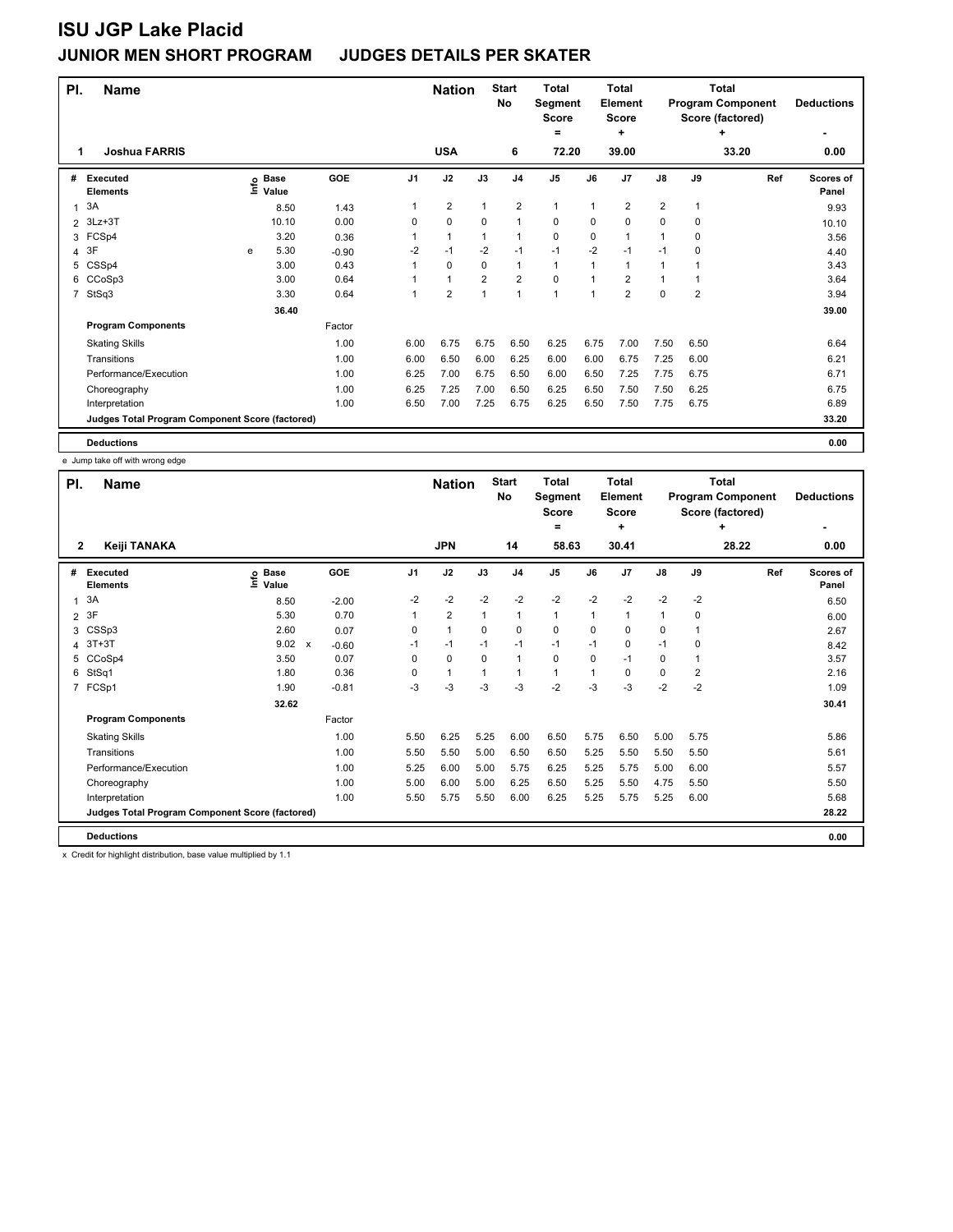| PI.            | <b>Name</b>                                     |      |                      | <b>Nation</b> |      | <b>Start</b><br>No | <b>Total</b><br>Segment<br><b>Score</b> |                | <b>Total</b><br>Element<br><b>Score</b> |             |                | <b>Total</b><br><b>Program Component</b><br>Score (factored) | <b>Deductions</b> |       |                           |
|----------------|-------------------------------------------------|------|----------------------|---------------|------|--------------------|-----------------------------------------|----------------|-----------------------------------------|-------------|----------------|--------------------------------------------------------------|-------------------|-------|---------------------------|
|                |                                                 |      |                      |               |      |                    |                                         |                | $\equiv$                                |             | ÷              |                                                              |                   | ٠     |                           |
| 3              | <b>Adian PITKEEV</b>                            |      |                      |               |      | <b>RUS</b>         |                                         | $\mathbf{2}$   | 57.40                                   |             | 32.26          |                                                              |                   | 25.14 | 0.00                      |
| #              | Executed<br><b>Elements</b>                     | lnfo | <b>Base</b><br>Value | GOE           | J1   | J2                 | J3                                      | J <sub>4</sub> | J5                                      | J6          | J <sub>7</sub> | $\mathsf{J}8$                                                | J9                | Ref   | <b>Scores of</b><br>Panel |
| $\mathbf{1}$   | 2A                                              |      | 3.30                 | 0.36          | 0    | $\mathbf{1}$       | $\mathbf 0$                             | 1              | 1                                       | $\mathbf 0$ | 1              |                                                              |                   |       | 3.66                      |
| $\overline{2}$ | $3Lz + 3T$                                      |      | 10.10                | 0.30          | 0    | $\overline{2}$     | $\Omega$                                | 1              | 1                                       | $\Omega$    | 0              | 0                                                            |                   |       | 10.40                     |
| 3              | 3F                                              | e    | 5.30                 | $-0.60$       | $-2$ | $-1$               | $-1$                                    | $\mathbf 0$    | 0                                       | $-3$        | $-1$           | $-1$                                                         | 0                 |       | 4.70                      |
| 4              | FCSp4                                           |      | 3.20                 | 0.14          | 0    | 0                  |                                         | $\mathbf 0$    | $\mathbf{1}$                            | 0           | $\overline{1}$ | $-1$                                                         | $\mathbf 0$       |       | 3.34                      |
| 5              | CSSp4                                           |      | 3.00                 | 0.07          | 0    | $\mathbf 0$        | 0                                       | 1              | 0                                       | 0           | $\mathbf 0$    | 0                                                            |                   |       | 3.07                      |
| 6              | StSq3                                           |      | 3.30                 | 0.29          | 0    | $\mathbf{1}$       | $\mathbf 0$                             | 1              | $\mathbf{1}$                            | 0           | $\overline{1}$ | 0                                                            |                   |       | 3.59                      |
| 7              | CCoSp4                                          |      | 3.50                 | 0.00          | 0    | 0                  | $\mathbf 0$                             | 0              | 0                                       | $-1$        | 0              | 0                                                            | 0                 |       | 3.50                      |
|                |                                                 |      | 31.70                |               |      |                    |                                         |                |                                         |             |                |                                                              |                   |       | 32.26                     |
|                | <b>Program Components</b>                       |      |                      | Factor        |      |                    |                                         |                |                                         |             |                |                                                              |                   |       |                           |
|                | <b>Skating Skills</b>                           |      |                      | 1.00          | 5.25 | 5.50               | 5.00                                    | 6.50           | 5.25                                    | 5.00        | 5.25           | 5.25                                                         | 5.25              |       | 5.25                      |
|                | Transitions                                     |      |                      | 1.00          | 5.25 | 4.25               | 5.00                                    | 6.25           | 5.00                                    | 4.50        | 4.75           | 4.75                                                         | 5.00              |       | 4.89                      |
|                | Performance/Execution                           |      |                      | 1.00          | 5.00 | 5.00               | 5.50                                    | 5.50           | 5.50                                    | 4.25        | 5.50           | 4.25                                                         | 4.25              |       | 5.00                      |
|                | Choreography                                    |      |                      | 1.00          | 5.25 | 4.75               | 5.50                                    | 6.25           | 5.25                                    | 4.50        | 5.00           | 4.75                                                         | 4.75              |       | 5.04                      |
|                | Interpretation                                  |      |                      | 1.00          | 5.50 | 4.75               | 5.00                                    | 6.25           | 5.25                                    | 4.00        | 5.25           | 4.75                                                         | 4.25              |       | 4.96                      |
|                | Judges Total Program Component Score (factored) |      |                      |               |      |                    |                                         |                |                                         |             |                |                                                              |                   |       | 25.14                     |
|                | <b>Deductions</b>                               |      |                      |               |      |                    |                                         |                |                                         |             |                |                                                              |                   |       | 0.00                      |

e Jump take off with wrong edge

| PI.<br><b>Name</b> |                                                 |   |                            |              |         |      | <b>Nation</b> |          | <b>Start</b><br>No | <b>Total</b><br>Segment<br><b>Score</b><br>۰ |             | <b>Total</b><br>Element<br><b>Score</b><br>÷ |               |                | <b>Total</b><br><b>Program Component</b><br>Score (factored)<br>٠ | <b>Deductions</b>                |
|--------------------|-------------------------------------------------|---|----------------------------|--------------|---------|------|---------------|----------|--------------------|----------------------------------------------|-------------|----------------------------------------------|---------------|----------------|-------------------------------------------------------------------|----------------------------------|
| 4                  | <b>Martin RAPPE</b>                             |   |                            |              |         |      | <b>GER</b>    |          | 4                  | 54.48                                        |             | 28.37                                        |               |                | 26.11                                                             | $\overline{\phantom{a}}$<br>0.00 |
| #                  | <b>Executed</b><br><b>Elements</b>              |   | e Base<br>E Value<br>Value |              | GOE     | J1   | J2            | J3       | J <sub>4</sub>     | J5                                           | J6          | J7                                           | $\mathsf{J}8$ | J9             | Ref                                                               | <b>Scores of</b><br>Panel        |
| 1                  | $3S+3T$                                         |   | 8.30                       |              | 0.70    | 1    | $\mathbf{1}$  | 1        | 1                  | $\mathbf{1}$                                 | $\mathbf 0$ | 1                                            | 1             | $\overline{2}$ |                                                                   | 9.00                             |
| $\overline{2}$     | 3F                                              | e | 5.30                       |              | $-0.60$ | $-2$ | $-1$          | $-1$     | $-1$               | 0                                            | $-1$        | $-1$                                         | $-1$          | 0              |                                                                   | 4.70                             |
| 3                  | CSSp3                                           |   | 2.60                       |              | 0.21    | 0    | $\mathbf{1}$  | $\Omega$ | 1                  | 1                                            | $\Omega$    | 0                                            | 0             |                |                                                                   | 2.81                             |
| 4                  | FCSp4                                           |   | 3.20                       |              | 0.00    | 0    | $\Omega$      | $\Omega$ | $\Omega$           | 0                                            | $\Omega$    | $\Omega$                                     |               | 0              |                                                                   | 3.20                             |
| 5                  | 2A                                              |   | 3.63                       | $\mathsf{x}$ | 0.29    | 0    | 1             | 0        | $\overline{1}$     | 1                                            | 0           | 1                                            | 1             | $\Omega$       |                                                                   | 3.92                             |
| 6                  | StSq2                                           |   | 2.60                       |              | $-0.43$ | $-1$ | $-2$          | $-1$     | $-1$               | $-1$                                         | $-2$        | $-1$                                         | $-2$          | $-2$           |                                                                   | 2.17                             |
| $\overline{7}$     | CCoSp2                                          |   | 2.50                       |              | 0.07    | 0    | $\mathbf 0$   | $\Omega$ | $\overline{1}$     | 1                                            | $\Omega$    | $\Omega$                                     | 0             | 0              |                                                                   | 2.57                             |
|                    |                                                 |   | 28.13                      |              |         |      |               |          |                    |                                              |             |                                              |               |                |                                                                   | 28.37                            |
|                    | <b>Program Components</b>                       |   |                            |              | Factor  |      |               |          |                    |                                              |             |                                              |               |                |                                                                   |                                  |
|                    | <b>Skating Skills</b>                           |   |                            |              | 1.00    | 5.50 | 5.50          | 6.00     | 5.25               | 5.25                                         | 5.50        | 5.25                                         | 5.50          | 5.50           |                                                                   | 5.43                             |
|                    | Transitions                                     |   |                            |              | 1.00    | 5.50 | 4.75          | 5.50     | 5.50               | 5.00                                         | 5.00        | 5.00                                         | 5.00          | 5.25           |                                                                   | 5.18                             |
|                    | Performance/Execution                           |   |                            |              | 1.00    | 5.75 | 5.25          | 5.75     | 5.00               | 5.25                                         | 5.00        | 5.75                                         | 5.25          | 5.00           |                                                                   | 5.32                             |
|                    | Choreography                                    |   |                            |              | 1.00    | 5.25 | 5.25          | 6.00     | 5.00               | 5.00                                         | 5.00        | 5.00                                         | 5.00          | 5.25           |                                                                   | 5.11                             |
|                    | Interpretation                                  |   |                            |              | 1.00    | 5.50 | 5.00          | 5.75     | 4.75               | 5.00                                         | 5.00        | 5.25                                         | 4.75          | 5.00           |                                                                   | 5.07                             |
|                    | Judges Total Program Component Score (factored) |   |                            |              |         |      |               |          |                    |                                              |             |                                              |               |                |                                                                   | 26.11                            |
|                    | <b>Deductions</b>                               |   |                            |              |         |      |               |          |                    |                                              |             |                                              |               |                |                                                                   | 0.00                             |

x Credit for highlight distribution, base value multiplied by 1.1 e Jump take off with wrong edge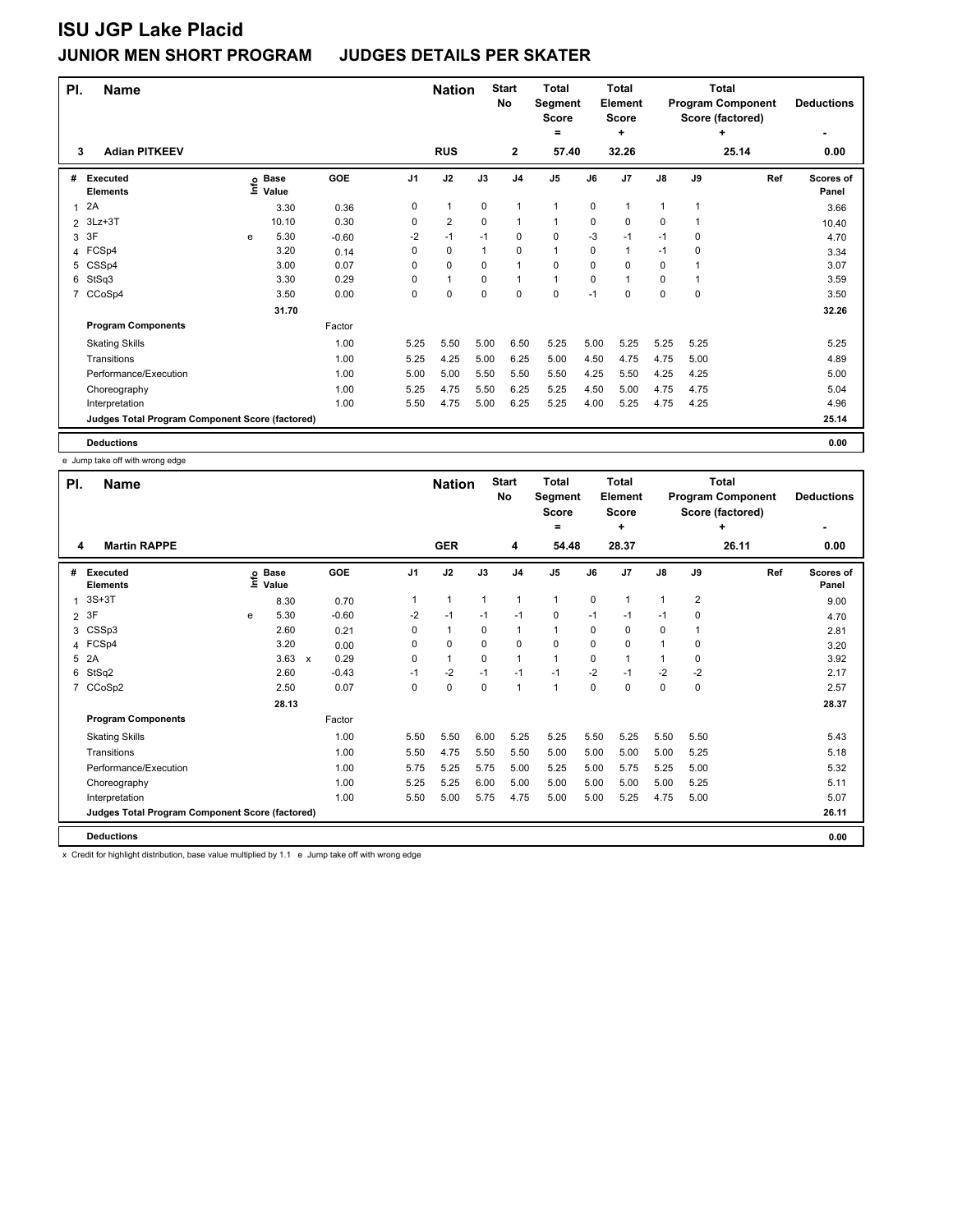| PI.            | <b>Name</b>                                     |                                  |                      |          | <b>Nation</b> |             | <b>Start</b><br>No | Total<br>Segment<br><b>Score</b> |             | Total<br>Element<br><b>Score</b> |      |             | Total<br><b>Program Component</b><br>Score (factored) | <b>Deductions</b>  |
|----------------|-------------------------------------------------|----------------------------------|----------------------|----------|---------------|-------------|--------------------|----------------------------------|-------------|----------------------------------|------|-------------|-------------------------------------------------------|--------------------|
| 5              |                                                 |                                  |                      |          | <b>KOR</b>    |             | 17                 | ۰<br>53.38                       |             | ٠<br>26.60                       |      |             | $\ddot{}$<br>26.78                                    | ۰<br>0.00          |
|                | June Hyoung LEE                                 |                                  |                      |          |               |             |                    |                                  |             |                                  |      |             |                                                       |                    |
| #              | Executed<br><b>Elements</b>                     | <b>Base</b><br>e Base<br>⊆ Value | GOE                  | J1       | J2            | J3          | J <sub>4</sub>     | J5                               | J6          | J <sub>7</sub>                   | J8   | J9          | Ref                                                   | Scores of<br>Panel |
| 1              | $3Lz + 2T$                                      | 7.30                             | $-0.20$              | 0        | $\mathbf 0$   | $\mathbf 0$ | $-1$               | $-1$                             | $\mathbf 0$ | $\mathbf 0$                      | $-1$ | $\mathbf 0$ |                                                       | 7.10               |
| $\overline{2}$ | 2A                                              | 3.30                             | 0.43                 |          | 1             | $\Omega$    | $\mathbf{1}$       | $\mathbf{1}$                     | $\Omega$    | $\overline{2}$                   |      |             |                                                       | 3.73               |
| 3              | CSSp3                                           | 2.60                             | 0.00                 | 0        | $\mathbf 0$   | $\Omega$    | 0                  | $-1$                             | 0           | $\mathbf 0$                      | 0    |             |                                                       | 2.60               |
| 4              | 3F                                              | 5.83                             | $\mathsf{x}$<br>0.00 | $\Omega$ | $\mathbf 0$   | 0           | $\mathbf 0$        | 0                                | 0           | $\mathbf 0$                      | $-1$ | 0           |                                                       | 5.83               |
| 5              | CCoSp3                                          | 3.00                             | 0.21                 |          | $\mathbf{1}$  | $\Omega$    | $\mathbf 0$        | 0                                | 0           | $\mathbf 0$                      |      |             |                                                       | 3.21               |
| 6              | StSq2                                           | 2.60                             | 0.36                 |          | $\mathbf{1}$  |             | 0                  | $\mathbf{1}$                     | 0           | $\overline{1}$                   | 0    | 1           |                                                       | 2.96               |
| 7              | FCSp1                                           | 1.90                             | $-0.73$              | $-2$     | $-2$          | $-3$        | $-3$               | $-2$                             | $-3$        | $-3$                             | $-1$ | $-2$        |                                                       | 1.17               |
|                |                                                 | 26.53                            |                      |          |               |             |                    |                                  |             |                                  |      |             |                                                       | 26.60              |
|                | <b>Program Components</b>                       |                                  | Factor               |          |               |             |                    |                                  |             |                                  |      |             |                                                       |                    |
|                | <b>Skating Skills</b>                           |                                  | 1.00                 | 5.50     | 5.00          | 5.75        | 5.00               | 5.50                             | 5.50        | 5.75                             | 5.00 | 5.50        |                                                       | 5.39               |
|                | Transitions                                     |                                  | 1.00                 | 5.25     | 5.00          | 5.25        | 4.75               | 5.50                             | 5.00        | 6.25                             | 4.75 | 5.25        |                                                       | 5.14               |
|                | Performance/Execution                           |                                  | 1.00                 | 5.25     | 5.50          | 5.50        | 5.25               | 5.25                             | 5.00        | 5.75                             | 4.75 | 5.75        |                                                       | 5.36               |
|                | Choreography                                    |                                  | 1.00                 | 5.50     | 5.50          | 5.50        | 5.00               | 5.50                             | 5.00        | 6.50                             | 5.00 | 5.75        |                                                       | 5.39               |
|                | Interpretation                                  |                                  | 1.00                 | 5.50     | 5.25          | 5.75        | 5.50               | 5.75                             | 5.00        | 6.25                             | 4.75 | 5.75        |                                                       | 5.50               |
|                | Judges Total Program Component Score (factored) |                                  |                      |          |               |             |                    |                                  |             |                                  |      |             |                                                       | 26.78              |
|                | <b>Deductions</b>                               |                                  |                      |          |               |             |                    |                                  |             |                                  |      |             |                                                       | 0.00               |

x Credit for highlight distribution, base value multiplied by 1.1

| PI.          | <b>Name</b>                                     |                              |         | <b>Nation</b>  |            | <b>Start</b><br>No | <b>Total</b><br>Segment<br><b>Score</b><br>$=$ |       | Total<br>Element<br><b>Score</b><br>÷ |       |      | <b>Total</b><br><b>Program Component</b><br>Score (factored)<br>٠ | <b>Deductions</b> |                    |
|--------------|-------------------------------------------------|------------------------------|---------|----------------|------------|--------------------|------------------------------------------------|-------|---------------------------------------|-------|------|-------------------------------------------------------------------|-------------------|--------------------|
| 6            | <b>Taichi HONDA</b>                             |                              |         |                | <b>JPN</b> |                    | 5                                              | 52.41 |                                       | 26.70 |      |                                                                   | 25.71             | 0.00               |
| #            | Executed<br><b>Elements</b>                     | <b>Base</b><br>١mfo<br>Value | GOE     | J <sub>1</sub> | J2         | J3                 | J <sub>4</sub>                                 | J5    | J6                                    | J7    | J8   | J9                                                                | Ref               | Scores of<br>Panel |
| $\mathbf{1}$ | $3T+3T$                                         | 8.20                         | $-1.10$ | $-2$           | $-2$       | $-2$               | $-2$                                           | $-2$  | $-1$                                  | $-1$  | $-1$ | 0                                                                 |                   | 7.10               |
|              | 2 3F                                            | 5.30                         | $-0.70$ | $-1$           | $-2$       | $-1$               | $-1$                                           | $-1$  | $-1$                                  | $-1$  | $-1$ | -1                                                                |                   | 4.60               |
| 3            | CSSp4                                           | 3.00                         | $-0.09$ | 0              | 0          | $-1$               | $-1$                                           | 0     | 0                                     | $-1$  | 0    | 0                                                                 |                   | 2.91               |
|              | 4 2A                                            | 3.30                         | 0.07    | 0              | $\Omega$   | 0                  | 0                                              | 0     | $\Omega$                              |       |      | 0                                                                 |                   | 3.37               |
|              | 5 StSq2                                         | 2.60                         | 0.36    | 0              | 1          | 0                  | 1                                              | 1     | 1                                     | -1    | 0    | $\overline{2}$                                                    |                   | 2.96               |
| 6            | CCoSp3                                          | 3.00                         | 0.00    | 0              | 0          | $-1$               | 1                                              | 0     | 0                                     | 0     | 0    | 0                                                                 |                   | 3.00               |
|              | 7 FCSp3                                         | 2.80                         | $-0.04$ | $-1$           | 0          | 0                  | 0                                              | 0     | $-1$                                  | 0     | 0    | 0                                                                 |                   | 2.76               |
|              |                                                 | 28.20                        |         |                |            |                    |                                                |       |                                       |       |      |                                                                   |                   | 26.70              |
|              | <b>Program Components</b>                       |                              | Factor  |                |            |                    |                                                |       |                                       |       |      |                                                                   |                   |                    |
|              | <b>Skating Skills</b>                           |                              | 1.00    | 5.00           | 4.75       | 4.75               | 5.00                                           | 4.75  | 5.25                                  | 5.00  | 5.25 | 5.00                                                              |                   | 4.96               |
|              | Transitions                                     |                              | 1.00    | 5.25           | 4.50       | 4.75               | 5.00                                           | 4.75  | 5.00                                  | 5.00  | 4.25 | 5.50                                                              |                   | 4.89               |
|              | Performance/Execution                           |                              | 1.00    | 5.25           | 5.00       | 5.00               | 5.25                                           | 5.00  | 5.50                                  | 5.50  | 4.75 | 6.00                                                              |                   | 5.21               |
|              | Choreography                                    |                              | 1.00    | 5.00           | 5.25       | 5.00               | 5.50                                           | 5.00  | 5.50                                  | 5.75  | 5.00 | 5.75                                                              |                   | 5.29               |
|              | Interpretation                                  |                              | 1.00    | 5.50           | 4.75       | 5.25               | 5.75                                           | 5.25  | 5.25                                  | 5.75  | 4.75 | 6.00                                                              |                   | 5.36               |
|              | Judges Total Program Component Score (factored) |                              |         |                |            |                    |                                                |       |                                       |       |      |                                                                   |                   | 25.71              |
|              | <b>Deductions</b>                               |                              |         |                |            |                    |                                                |       |                                       |       |      |                                                                   |                   | 0.00               |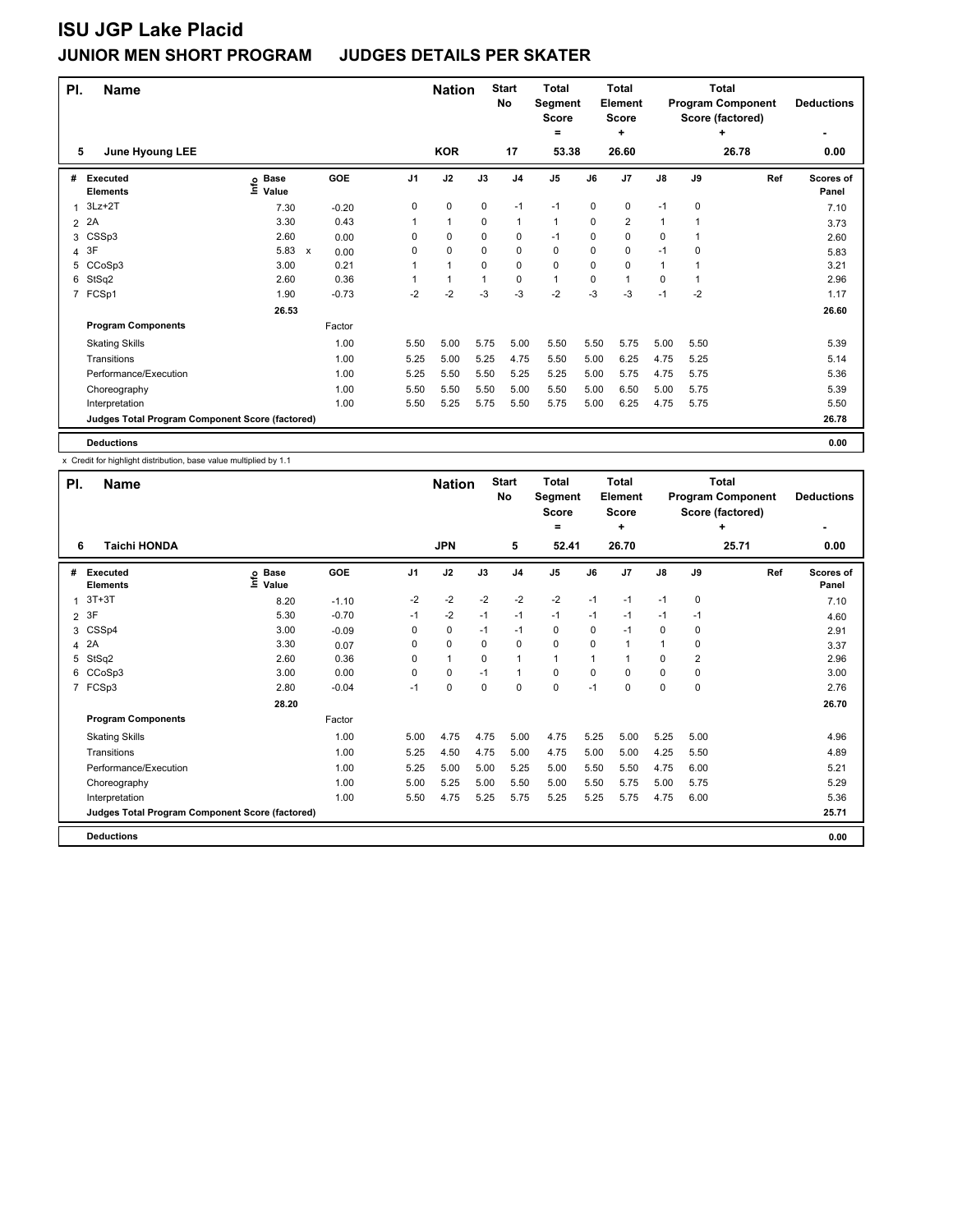| PI.            | <b>Name</b>                                     |   |                   |         |      | <b>Nation</b> |                | <b>Start</b><br>No | Total<br>Segment<br><b>Score</b> |                          | Total<br>Element<br><b>Score</b> |      |                | Total<br><b>Program Component</b><br>Score (factored) | <b>Deductions</b>         |
|----------------|-------------------------------------------------|---|-------------------|---------|------|---------------|----------------|--------------------|----------------------------------|--------------------------|----------------------------------|------|----------------|-------------------------------------------------------|---------------------------|
|                |                                                 |   |                   |         |      |               |                |                    | $=$                              |                          | ÷                                |      |                | ٠                                                     |                           |
| 7              | <b>Michael Christian MARTINEZ</b>               |   |                   |         |      | PHI           |                | 8                  | 51.88                            |                          | 25.71                            |      |                | 26.17                                                 | 0.00                      |
| #              | <b>Executed</b><br><b>Elements</b>              |   | e Base<br>⊆ Value | GOE     | J1   | J2            | J3             | J <sub>4</sub>     | J5                               | J6                       | J <sub>7</sub>                   | J8   | J9             | Ref                                                   | <b>Scores of</b><br>Panel |
| 1              | 3A                                              |   | 8.50              | 0.00    | 0    | $\mathbf 0$   | $\mathbf 0$    | 0                  | $\mathbf 0$                      | $\mathbf 0$              | $\mathbf 0$                      | 0    | $\mathbf 0$    |                                                       | 8.50                      |
| $\overline{2}$ | 2F                                              | e | 1.80              | $-0.56$ | $-2$ | $-2$          | $-2$           | $-1$               | $-1$                             | $-2$                     | $-3$                             | -3   | $-1$           |                                                       | 1.24                      |
| 3              | FCSp3                                           |   | 2.80              | 0.07    | 0    | $\mathbf{1}$  |                | 0                  | 0                                | $-1$                     | $\mathbf 0$                      | 0    | 0              |                                                       | 2.87                      |
| 4              | $2Lz+2T$                                        |   | 3.40              | $-0.90$ | $-3$ | $-3$          | $-3$           | $-3$               | $-3$                             | $\mathbf 0$              | $-3$                             | $-3$ | $-3$           |                                                       | 2.50                      |
| 5              | StSq2                                           |   | 2.60              | 0.36    |      | $\mathbf{1}$  | $-3$           | $\mathbf{1}$       | $\mathbf{1}$                     | 0                        | $\overline{1}$                   | 0    |                |                                                       | 2.96                      |
| 6              | CSSp4                                           |   | 3.00              | 0.43    | 0    | $\mathbf{1}$  | $\mathbf 1$    | 1                  | $\mathbf{1}$                     | 1                        | 0                                |      |                |                                                       | 3.43                      |
| $\overline{7}$ | CCoSp4                                          |   | 3.50              | 0.71    | 2    | 1             | $\overline{2}$ | $\mathbf{1}$       | $\overline{2}$                   | $\overline{\phantom{a}}$ | $\overline{1}$                   |      | $\overline{2}$ |                                                       | 4.21                      |
|                |                                                 |   | 25.60             |         |      |               |                |                    |                                  |                          |                                  |      |                |                                                       | 25.71                     |
|                | <b>Program Components</b>                       |   |                   | Factor  |      |               |                |                    |                                  |                          |                                  |      |                |                                                       |                           |
|                | <b>Skating Skills</b>                           |   |                   | 1.00    | 5.75 | 5.00          | 5.25           | 5.00               | 5.50                             | 5.50                     | 5.75                             | 5.25 | 4.75           |                                                       | 5.32                      |
|                | Transitions                                     |   |                   | 1.00    | 5.50 | 4.75          | 5.50           | 5.25               | 5.25                             | 4.75                     | 4.75                             | 5.00 | 5.00           |                                                       | 5.07                      |
|                | Performance/Execution                           |   |                   | 1.00    | 5.75 | 5.25          | 5.50           | 5.50               | 5.50                             | 4.75                     | 5.50                             | 4.75 | 5.25           |                                                       | 5.32                      |
|                | Choreography                                    |   |                   | 1.00    | 5.50 | 5.25          | 5.25           | 5.00               | 5.50                             | 4.75                     | 5.50                             | 5.00 | 5.00           |                                                       | 5.21                      |
|                | Interpretation                                  |   |                   | 1.00    | 5.75 | 5.00          | 5.25           | 5.50               | 5.75                             | 4.75                     | 5.25                             | 4.50 | 5.25           |                                                       | 5.25                      |
|                | Judges Total Program Component Score (factored) |   |                   |         |      |               |                |                    |                                  |                          |                                  |      |                |                                                       | 26.17                     |
|                | <b>Deductions</b>                               |   |                   |         |      |               |                |                    |                                  |                          |                                  |      |                |                                                       | 0.00                      |

e Jump take off with wrong edge

| PI.                  | <b>Name</b>                                     |    |                            |                   |          | <b>Nation</b> |                | <b>Start</b><br>No | <b>Total</b><br>Segment<br>Score<br>$=$ |          | <b>Total</b><br>Element<br>Score<br>٠ |                |                | Total<br><b>Program Component</b><br>Score (factored)<br>٠ | <b>Deductions</b>  |
|----------------------|-------------------------------------------------|----|----------------------------|-------------------|----------|---------------|----------------|--------------------|-----------------------------------------|----------|---------------------------------------|----------------|----------------|------------------------------------------------------------|--------------------|
| 8                    | <b>Roman SADOVSKY</b>                           |    |                            |                   |          | CAN           |                | 12                 | 50.91                                   |          | 25.26                                 |                |                | 26.65                                                      | 1.00               |
| #                    | <b>Executed</b><br><b>Elements</b>              |    | e Base<br>E Value<br>Value | GOE               | J1       | J2            | J3             | J <sub>4</sub>     | J <sub>5</sub>                          | J6       | J7                                    | J8             | J9             | Ref                                                        | Scores of<br>Panel |
| $\blacktriangleleft$ | $3T+3T<<$                                       | << | 5.40                       | $-1.30$           | $-2$     | $-2$          | $-2$           | $-2$               | $-1$                                    | $-2$     | $-1$                                  | $-2$           | $-2$           |                                                            | 4.10               |
| $\overline{2}$       | 3F                                              | e  | 5.30                       | $-2.10$           | $-3$     | $-3$          | $-3$           | $-3$               | $-3$                                    | $-3$     | -3                                    | $-3$           | -3             |                                                            | 3.20               |
| 3                    | CSSp3                                           |    | 2.60                       | 0.64              |          | 1             | 1              | $\overline{2}$     | 1                                       | 1        | 0                                     | $\overline{2}$ | $\overline{2}$ |                                                            | 3.24               |
| 4                    | 2A                                              |    | 3.30                       | 0.14              | $\Omega$ | 0             | $\Omega$       | $\mathbf{1}$       | 0                                       | $\Omega$ | $\overline{1}$                        |                | $\Omega$       |                                                            | 3.44               |
| 5                    | FCSp4                                           |    | 3.20                       | 0.50              |          | 1             | 1              | 1                  | 1                                       | 0        |                                       |                |                |                                                            | 3.70               |
| 6                    | StSq3                                           |    | 3.30                       | 0.21              | 0        | 1             | $\mathbf 0$    | 0                  | 1                                       | 0        | 1                                     | 0              |                |                                                            | 3.51               |
| $\overline{7}$       | CCoSp4                                          |    | 3.50                       | 0.57              | 1        | 1             | $\overline{1}$ | $\mathbf{1}$       | 1                                       | 1        | 1                                     | $\overline{2}$ | $\overline{2}$ |                                                            | 4.07               |
|                      |                                                 |    | 26.60                      |                   |          |               |                |                    |                                         |          |                                       |                |                |                                                            | 25.26              |
|                      | <b>Program Components</b>                       |    |                            | Factor            |          |               |                |                    |                                         |          |                                       |                |                |                                                            |                    |
|                      | <b>Skating Skills</b>                           |    |                            | 1.00              | 5.50     | 5.50          | 5.00           | 5.50               | 5.25                                    | 5.25     | 5.50                                  | 5.75           | 5.00           |                                                            | 5.36               |
|                      | Transitions                                     |    |                            | 1.00              | 5.25     | 4.75          | 5.50           | 5.25               | 5.00                                    | 4.75     | 5.25                                  | 5.25           | 5.50           |                                                            | 5.18               |
|                      | Performance/Execution                           |    |                            | 1.00              | 5.75     | 5.50          | 5.25           | 5.25               | 5.50                                    | 5.25     | 5.50                                  | 5.50           | 5.25           |                                                            | 5.39               |
|                      | Choreography                                    |    |                            | 1.00              | 5.50     | 5.50          | 5.50           | 5.25               | 5.00                                    | 5.25     | 5.50                                  | 5.75           | 4.75           |                                                            | 5.36               |
|                      | Interpretation                                  |    |                            | 1.00              | 5.50     | 5.25          | 5.25           | 5.50               | 5.25                                    | 5.00     | 5.75                                  | 5.50           | 5.25           |                                                            | 5.36               |
|                      | Judges Total Program Component Score (factored) |    |                            |                   |          |               |                |                    |                                         |          |                                       |                |                |                                                            | 26.65              |
|                      | <b>Deductions</b>                               |    |                            | $-1.00$<br>Falls: |          |               |                |                    |                                         |          |                                       |                |                |                                                            | $-1.00$            |

<< Downgraded jump e Jump take off with wrong edge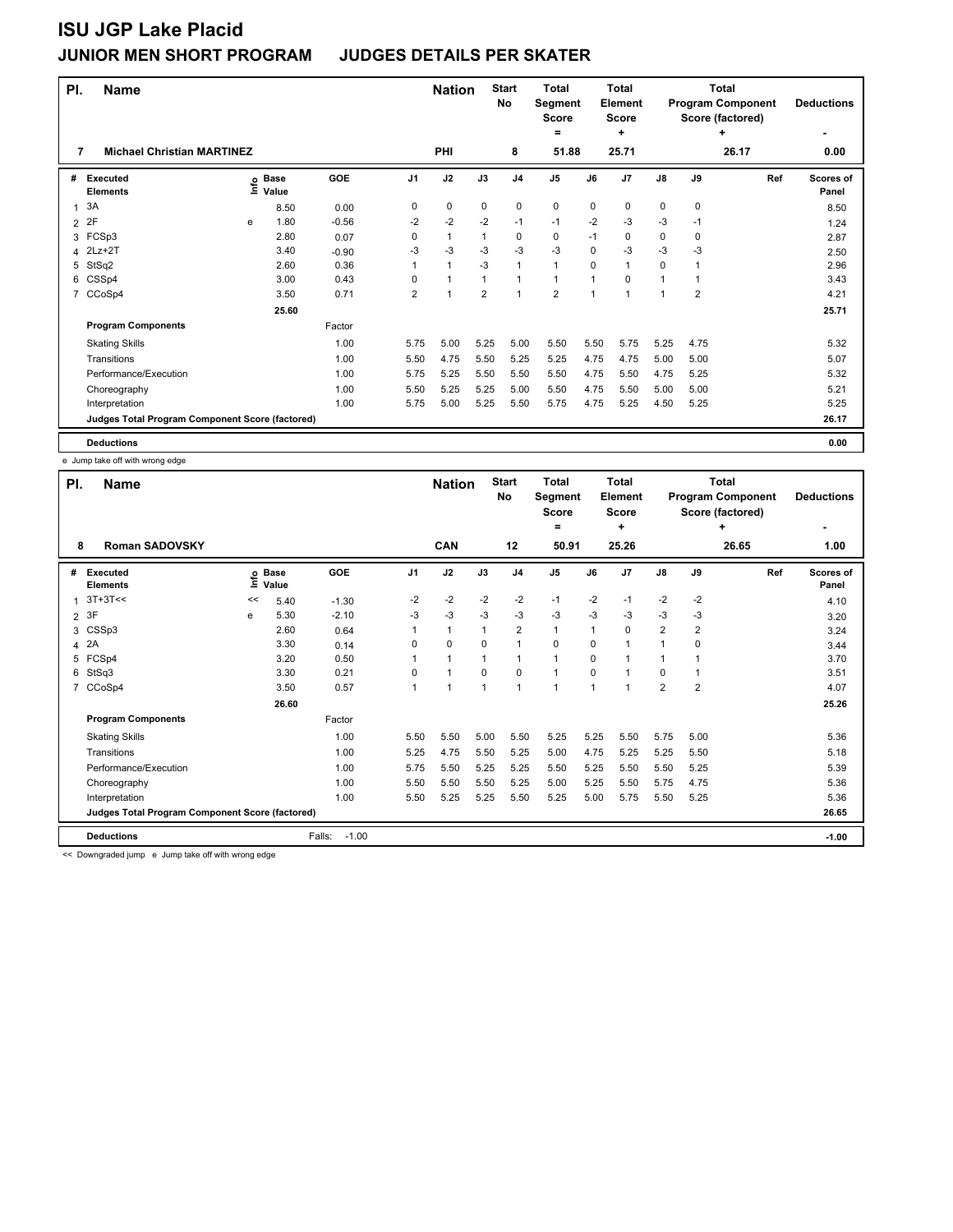| PI.            | <b>Name</b>                                     |         |                      | <b>Nation</b>     |      | <b>Start</b><br>No | <b>Total</b><br>Segment<br><b>Score</b><br>$\equiv$ |                | <b>Total</b><br><b>Element</b><br>Score<br>÷ |          |                | <b>Total</b><br><b>Program Component</b><br>Score (factored)<br>٠ | <b>Deductions</b> |       |                           |
|----------------|-------------------------------------------------|---------|----------------------|-------------------|------|--------------------|-----------------------------------------------------|----------------|----------------------------------------------|----------|----------------|-------------------------------------------------------------------|-------------------|-------|---------------------------|
| 9              | <b>Vladislav TARASENKO</b>                      |         |                      |                   |      | <b>RUS</b>         |                                                     | 16             | 50.70                                        |          | 25.02          |                                                                   |                   | 26.68 | 1.00                      |
| #              | <b>Executed</b><br><b>Elements</b>              | lnfo    | <b>Base</b><br>Value | GOE               | J1   | J2                 | J3                                                  | J <sub>4</sub> | J <sub>5</sub>                               | J6       | J <sub>7</sub> | $\mathsf{J}8$                                                     | J9                | Ref   | <b>Scores of</b><br>Panel |
| 1              | $3Lz + 3T$                                      |         | 10.10                | $-2.00$           | -3   | -3                 | $-3$                                                | $-3$           | $-3$                                         | $-3$     | $-2$           | $-3$                                                              | $-2$              |       | 8.10                      |
| $\overline{2}$ | 3F<                                             | $\prec$ | 3.70                 | $-0.50$           | $-1$ | $-1$               | $\Omega$                                            | 0              | $-1$                                         | $-2$     | $-1$           | $-1$                                                              | 0                 |       | 3.20                      |
| 3              | FCSp2                                           |         | 2.30                 | 0.07              | 1    | $\mathbf 0$        | $\Omega$                                            | $\mathbf 0$    | 1                                            | $-1$     | 0              | 0                                                                 | $\mathbf 0$       |       | 2.37                      |
| 4              | 2A                                              |         | 3.30                 | 0.21              | 0    | 1                  | $\mathbf 0$                                         | $\mathbf 0$    | 1                                            | 0        | $\overline{1}$ | 0                                                                 |                   |       | 3.51                      |
| 5              | CSSp2                                           |         | 2.30                 | $-0.26$           | 0    | $-1$               | $-1$                                                | $-1$           | $-1$                                         | $-1$     | $-1$           | $-1$                                                              |                   |       | 2.04                      |
| 6              | StSq2                                           |         | 2.60                 | 0.29              |      | 1                  | $\Omega$                                            | 0              | $\mathbf{1}$                                 | $\Omega$ | $\overline{1}$ | 0                                                                 |                   |       | 2.89                      |
| 7              | CCoSp3                                          |         | 3.00                 | $-0.09$           | 0    | 0                  | $\Omega$                                            | $\mathbf 0$    | 0                                            | $-1$     | 0              | $-1$                                                              | $-1$              |       | 2.91                      |
|                |                                                 |         | 27.30                |                   |      |                    |                                                     |                |                                              |          |                |                                                                   |                   |       | 25.02                     |
|                | <b>Program Components</b>                       |         |                      | Factor            |      |                    |                                                     |                |                                              |          |                |                                                                   |                   |       |                           |
|                | <b>Skating Skills</b>                           |         |                      | 1.00              | 5.75 | 5.50               | 6.00                                                | 5.50           | 5.75                                         | 5.00     | 5.75           | 4.50                                                              | 5.50              |       | 5.54                      |
|                | Transitions                                     |         |                      | 1.00              | 5.50 | 5.00               | 5.50                                                | 5.00           | 5.50                                         | 4.75     | 5.00           | 4.00                                                              | 5.00              |       | 5.11                      |
|                | Performance/Execution                           |         |                      | 1.00              | 5.75 | 5.50               | 5.75                                                | 4.75           | 5.50                                         | 4.75     | 5.50           | 3.50                                                              | 5.50              |       | 5.32                      |
|                | Choreography                                    |         |                      | 1.00              | 5.75 | 5.50               | 5.50                                                | 5.50           | 5.75                                         | 4.75     | 5.75           | 3.75                                                              | 5.50              |       | 5.46                      |
|                | Interpretation                                  |         |                      | 1.00              | 6.00 | 5.00               | 6.00                                                | 5.00           | 5.75                                         | 4.50     | 5.50           | 3.75                                                              | 5.00              |       | 5.25                      |
|                | Judges Total Program Component Score (factored) |         |                      |                   |      |                    |                                                     |                |                                              |          |                |                                                                   |                   |       | 26.68                     |
|                | <b>Deductions</b>                               |         |                      | $-1.00$<br>Falls: |      |                    |                                                     |                |                                              |          |                |                                                                   |                   |       | $-1.00$                   |

< Under-rotated jump

| PI.           | <b>Name</b>                                     |      |                      |                           |         |          | <b>Nation</b> |          | <b>Start</b><br><b>No</b> | <b>Total</b><br>Segment<br><b>Score</b><br>$=$ |      | <b>Total</b><br><b>Element</b><br><b>Score</b><br>÷ |               | Total<br><b>Program Component</b><br>Score (factored) | <b>Deductions</b> |                    |
|---------------|-------------------------------------------------|------|----------------------|---------------------------|---------|----------|---------------|----------|---------------------------|------------------------------------------------|------|-----------------------------------------------------|---------------|-------------------------------------------------------|-------------------|--------------------|
| 10            | <b>Jack NEWBERRY</b>                            |      |                      |                           |         |          | <b>GBR</b>    |          | 18                        | 48.38                                          |      | 25.92                                               |               |                                                       | 22.46             | 0.00               |
| #             | <b>Executed</b><br><b>Elements</b>              | lnfo | <b>Base</b><br>Value |                           | GOE     | J1       | J2            | J3       | J <sub>4</sub>            | J <sub>5</sub>                                 | J6   | J <sub>7</sub>                                      | $\mathsf{J}8$ | J9                                                    | Ref               | Scores of<br>Panel |
| 1             | 3F                                              | e    | 5.30                 |                           | $-1.20$ | $-2$     | $-2$          | $-2$     | $-2$                      | $-1$                                           | 0    | $-2$                                                | $-2$          | $-1$                                                  |                   | 4.10               |
| $\mathcal{P}$ | $3Lz+2T$                                        |      | 7.30                 |                           | 0.00    | 0        | 0             | 0        | 0                         | 0                                              | 0    | $-1$                                                | 0             | 0                                                     |                   | 7.30               |
| 3             | FCSp2                                           |      | 2.30                 |                           | 0.07    | 0        | 0             | 0        | 0                         | 1                                              | 0    | 0                                                   | 1             | $-1$                                                  |                   | 2.37               |
| 4             | 2A                                              |      | 3.63                 | $\boldsymbol{\mathsf{x}}$ | $-0.07$ | 0        | $-1$          | $\Omega$ | 0                         | 0                                              | 0    | 0                                                   | $-1$          | 0                                                     |                   | 3.56               |
| 5             | CSSp4                                           |      | 3.00                 |                           | 0.07    | 0        | 0             | $\Omega$ | $\mathbf{1}$              | 0                                              | 0    | $\Omega$                                            | 0             | 1                                                     |                   | 3.07               |
| 6             | StSq2                                           |      | 2.60                 |                           | $-0.04$ | $\Omega$ | $\mathbf 0$   | $-1$     | $-1$                      | 0                                              | 0    | 0                                                   | 0             | $\Omega$                                              |                   | 2.56               |
| 7             | CCoSp3                                          |      | 3.00                 |                           | $-0.04$ | $\Omega$ | $\mathbf 0$   | $-1$     | 0                         | $\Omega$                                       | 0    | $\mathbf 0$                                         | 0             | $-1$                                                  |                   | 2.96               |
|               |                                                 |      | 27.13                |                           |         |          |               |          |                           |                                                |      |                                                     |               |                                                       |                   | 25.92              |
|               | <b>Program Components</b>                       |      |                      |                           | Factor  |          |               |          |                           |                                                |      |                                                     |               |                                                       |                   |                    |
|               | <b>Skating Skills</b>                           |      |                      |                           | 1.00    | 4.50     | 4.50          | 4.75     | 4.25                      | 5.25                                           | 5.00 | 5.00                                                | 4.50          | 4.25                                                  |                   | 4.64               |
|               | Transitions                                     |      |                      |                           | 1.00    | 4.25     | 4.00          | 4.25     | 4.00                      | 4.75                                           | 4.50 | 4.75                                                | 4.00          | 4.25                                                  |                   | 4.29               |
|               | Performance/Execution                           |      |                      |                           | 1.00    | 4.50     | 4.50          | 4.75     | 4.00                      | 5.00                                           | 4.50 | 5.00                                                | 4.50          | 4.50                                                  |                   | 4.61               |
|               | Choreography                                    |      |                      |                           | 1.00    | 4.25     | 4.50          | 4.50     | 4.25                      | 5.25                                           | 4.50 | 5.00                                                | 4.25          | 4.00                                                  |                   | 4.46               |
|               | Interpretation                                  |      |                      |                           | 1.00    | 4.75     | 4.25          | 4.50     | 4.50                      | 5.25                                           | 4.50 | 4.50                                                | 4.25          | 4.00                                                  |                   | 4.46               |
|               | Judges Total Program Component Score (factored) |      |                      |                           |         |          |               |          |                           |                                                |      |                                                     |               |                                                       |                   | 22.46              |
|               | <b>Deductions</b>                               |      |                      |                           |         |          |               |          |                           |                                                |      |                                                     |               |                                                       |                   | 0.00               |

x Credit for highlight distribution, base value multiplied by 1.1 e Jump take off with wrong edge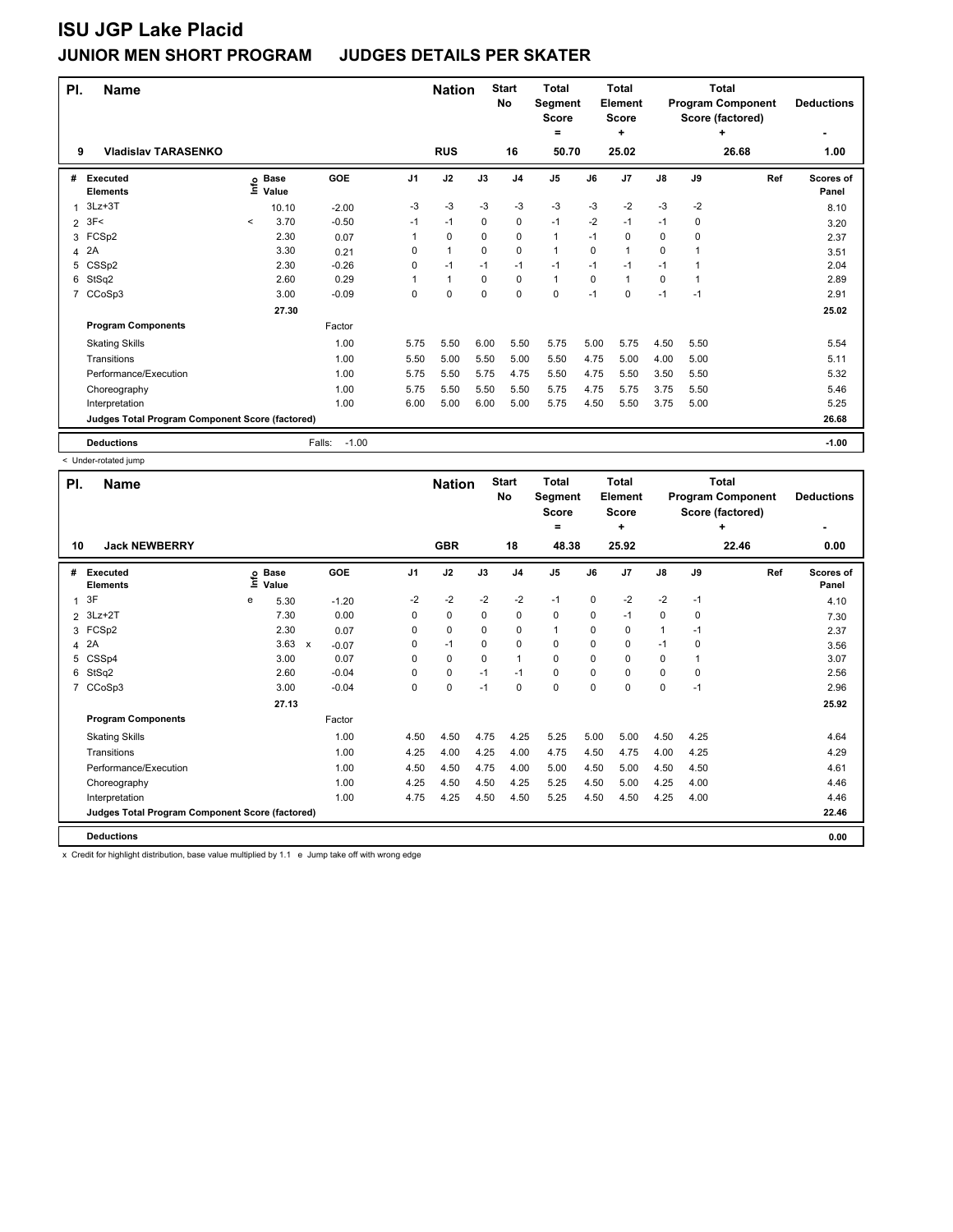| PI.            | <b>Name</b>                                     |      |                      |                         |                | <b>Nation</b> |              | <b>Start</b><br>No | <b>Total</b><br>Segment<br><b>Score</b> |          | <b>Total</b><br>Element<br>Score |               |      | <b>Total</b><br><b>Program Component</b><br>Score (factored) | <b>Deductions</b>         |
|----------------|-------------------------------------------------|------|----------------------|-------------------------|----------------|---------------|--------------|--------------------|-----------------------------------------|----------|----------------------------------|---------------|------|--------------------------------------------------------------|---------------------------|
| 11             | <b>Chih-I TSAO</b>                              |      |                      |                         |                | <b>TPE</b>    |              | 13                 | $\equiv$<br>42.16                       |          | ÷<br>19.94                       |               |      | ٠<br>23.22                                                   | 1.00                      |
| #              | Executed<br><b>Elements</b>                     | ١nfo | <b>Base</b><br>Value | <b>GOE</b>              | J <sub>1</sub> | J2            | J3           | J <sub>4</sub>     | J5                                      | J6       | J <sub>7</sub>                   | $\mathsf{J}8$ | J9   | Ref                                                          | <b>Scores of</b><br>Panel |
| 1              | 3Lz+COMBO                                       | е    | 6.00                 | $-2.10$                 | -3             | $-3$          | $-3$         | $-3$               | $-3$                                    | $-3$     | $-3$                             | $-3$          | $-3$ |                                                              | 3.90                      |
| $\overline{2}$ | 3F                                              | e    | 5.30                 | $-1.10$                 | $-2$           | $-2$          | $-2$         | $-2$               | $-1$                                    | $-1$     | $-1$                             | $-2$          | $-1$ |                                                              | 4.20                      |
| 3              | FCSp2                                           |      | 2.30                 | $-0.04$                 | 0              | $\mathbf 0$   | $-1$         | $\mathbf 0$        | 0                                       | $-1$     | 0                                | 0             | 0    |                                                              | 2.26                      |
| 4              | StSq1                                           |      | 1.80                 | 0.14                    | 0              | $\mathbf 0$   | $\mathbf 0$  | $\mathbf{1}$       | $\mathbf{1}$                            | 0        | $\mathbf 0$                      | $\mathbf 0$   |      |                                                              | 1.94                      |
| 5              | 2A                                              |      | 3.63                 | $-0.36$<br>$\mathsf{x}$ | $-1$           | $-1$          | 0            | $-1$               | 0                                       | $-1$     | $-1$                             | $-1$          | 0    |                                                              | 3.27                      |
|                | 6 CSSp2                                         |      | 2.30                 | 0.00                    | 0              | $\mathbf 0$   | $\mathbf{1}$ | $\Omega$           | 0                                       | $\Omega$ | $-1$                             | 0             | 0    |                                                              | 2.30                      |
| $\overline{7}$ | CCoSp1                                          |      | 2.00                 | 0.07                    | 0              | $\mathbf 0$   | $-1$         | $\mathbf 0$        | 0                                       | 0        | 0                                | 1             |      |                                                              | 2.07                      |
|                |                                                 |      | 23.33                |                         |                |               |              |                    |                                         |          |                                  |               |      |                                                              | 19.94                     |
|                | <b>Program Components</b>                       |      |                      | Factor                  |                |               |              |                    |                                         |          |                                  |               |      |                                                              |                           |
|                | <b>Skating Skills</b>                           |      |                      | 1.00                    | 4.25           | 4.25          | 5.00         | 5.25               | 5.00                                    | 5.00     | 4.75                             | 4.75          | 4.75 |                                                              | 4.79                      |
|                | Transitions                                     |      |                      | 1.00                    | 4.25           | 3.50          | 4.75         | 4.75               | 4.75                                    | 4.50     | 4.75                             | 4.00          | 4.50 |                                                              | 4.50                      |
|                | Performance/Execution                           |      |                      | 1.00                    | 4.50           | 4.00          | 5.00         | 4.75               | 4.75                                    | 4.75     | 4.75                             | 4.50          | 4.50 |                                                              | 4.64                      |
|                | Choreography                                    |      |                      | 1.00                    | 4.25           | 4.00          | 5.00         | 5.00               | 4.75                                    | 4.75     | 5.00                             | 4.50          | 4.50 |                                                              | 4.68                      |
|                | Interpretation                                  |      |                      | 1.00                    | 4.75           | 3.75          | 4.75         | 5.00               | 4.50                                    | 4.50     | 5.00                             | 4.25          | 4.50 |                                                              | 4.61                      |
|                | Judges Total Program Component Score (factored) |      |                      |                         |                |               |              |                    |                                         |          |                                  |               |      |                                                              | 23.22                     |
|                | <b>Deductions</b>                               |      |                      | $-1.00$<br>Falls:       |                |               |              |                    |                                         |          |                                  |               |      |                                                              | $-1.00$                   |

x Credit for highlight distribution, base value multiplied by 1.1 e Jump take off with wrong edge

| PI.            | <b>Name</b>                                     |                            |                                      |      | <b>Nation</b> |          | <b>Start</b><br>No | <b>Total</b><br>Segment<br><b>Score</b><br>= |          | <b>Total</b><br><b>Element</b><br><b>Score</b><br>÷ | <b>Total</b><br><b>Program Component</b><br>Score (factored)<br>٠<br>19.11 |      |     | <b>Deductions</b>  |
|----------------|-------------------------------------------------|----------------------------|--------------------------------------|------|---------------|----------|--------------------|----------------------------------------------|----------|-----------------------------------------------------|----------------------------------------------------------------------------|------|-----|--------------------|
| 12             | Jordan DODDS                                    |                            |                                      |      | <b>AUS</b>    |          | 3                  | 40.35                                        |          | 21.24                                               |                                                                            |      |     | 0.00               |
| #              | <b>Executed</b><br><b>Elements</b>              | e Base<br>E Value<br>Value | GOE                                  | J1   | J2            | J3       | J <sub>4</sub>     | J5                                           | J6       | J7                                                  | $\mathsf{J}8$                                                              | J9   | Ref | Scores of<br>Panel |
| $\mathbf{1}$   | FCSp1                                           | 1.90                       | $-0.26$                              | $-1$ | $-1$          | $-1$     | $-1$               | 0                                            | $-1$     | $-1$                                                | 0                                                                          | $-1$ |     | 1.64               |
|                | 2 3F                                            | 5.30                       | $-0.60$                              | $-1$ | $-3$          | $-1$     | $-2$               | $\mathbf 0$                                  | 0        | 0                                                   | $-1$                                                                       | $-1$ |     | 4.70               |
| 3              | $3T+2T$                                         | 5.40                       | $-0.70$                              | -1   | $-1$          | 0        | $-1$               | $-1$                                         | $-1$     | $-1$                                                | $-2$                                                                       | $-1$ |     | 4.70               |
| 4              | StSq2                                           | 2.60                       | 0.00                                 | $-1$ | 0             | $\Omega$ | 0                  | 0                                            | 0        | 0                                                   | 0                                                                          | 0    |     | 2.60               |
| 5              | 2A                                              | 3.63                       | $-1.29$<br>$\boldsymbol{\mathsf{x}}$ | -3   | $-3$          | $-2$     | $-3$               | $-3$                                         | $-2$     | $-2$                                                | $-3$                                                                       | $-2$ |     | 2.34               |
| 6              | CSSp2                                           | 2.30                       | 0.00                                 | 0    | $\mathbf 0$   | 0        | $\mathbf 0$        | 0                                            | $\Omega$ | $-1$                                                | 0                                                                          | 0    |     | 2.30               |
| $\overline{7}$ | CCoSp3                                          | 3.00                       | $-0.04$                              | $-1$ | $\mathbf 0$   | $-1$     | $\mathbf 0$        | $\mathbf 0$                                  | $\Omega$ | 0                                                   | 0                                                                          | 0    |     | 2.96               |
|                |                                                 | 24.13                      |                                      |      |               |          |                    |                                              |          |                                                     |                                                                            |      |     | 21.24              |
|                | <b>Program Components</b>                       |                            | Factor                               |      |               |          |                    |                                              |          |                                                     |                                                                            |      |     |                    |
|                | <b>Skating Skills</b>                           |                            | 1.00                                 | 3.75 | 3.75          | 4.50     | 4.25               | 4.50                                         | 4.50     | 3.75                                                | 3.75                                                                       | 3.50 |     | 4.04               |
|                | Transitions                                     |                            | 1.00                                 | 3.50 | 3.25          | 4.25     | 4.00               | 4.00                                         | 3.75     | 3.50                                                | 3.25                                                                       | 3.00 |     | 3.61               |
|                | Performance/Execution                           |                            | 1.00                                 | 3.75 | 3.50          | 4.25     | 3.75               | 4.25                                         | 3.75     | 3.50                                                | 3.50                                                                       | 3.75 |     | 3.75               |
|                | Choreography                                    |                            | 1.00                                 | 3.50 | 3.75          | 4.50     | 4.50               | 4.25                                         | 4.00     | 4.00                                                | 3.75                                                                       | 3.50 |     | 3.96               |
|                | Interpretation                                  |                            | 1.00                                 | 4.00 | 3.50          | 4.25     | 4.00               | 4.00                                         | 3.75     | 3.50                                                | 3.50                                                                       | 3.50 |     | 3.75               |
|                | Judges Total Program Component Score (factored) |                            |                                      |      |               |          |                    |                                              |          |                                                     |                                                                            |      |     | 19.11              |
|                | <b>Deductions</b>                               |                            |                                      |      |               |          |                    |                                              |          |                                                     |                                                                            |      |     | 0.00               |

x Credit for highlight distribution, base value multiplied by 1.1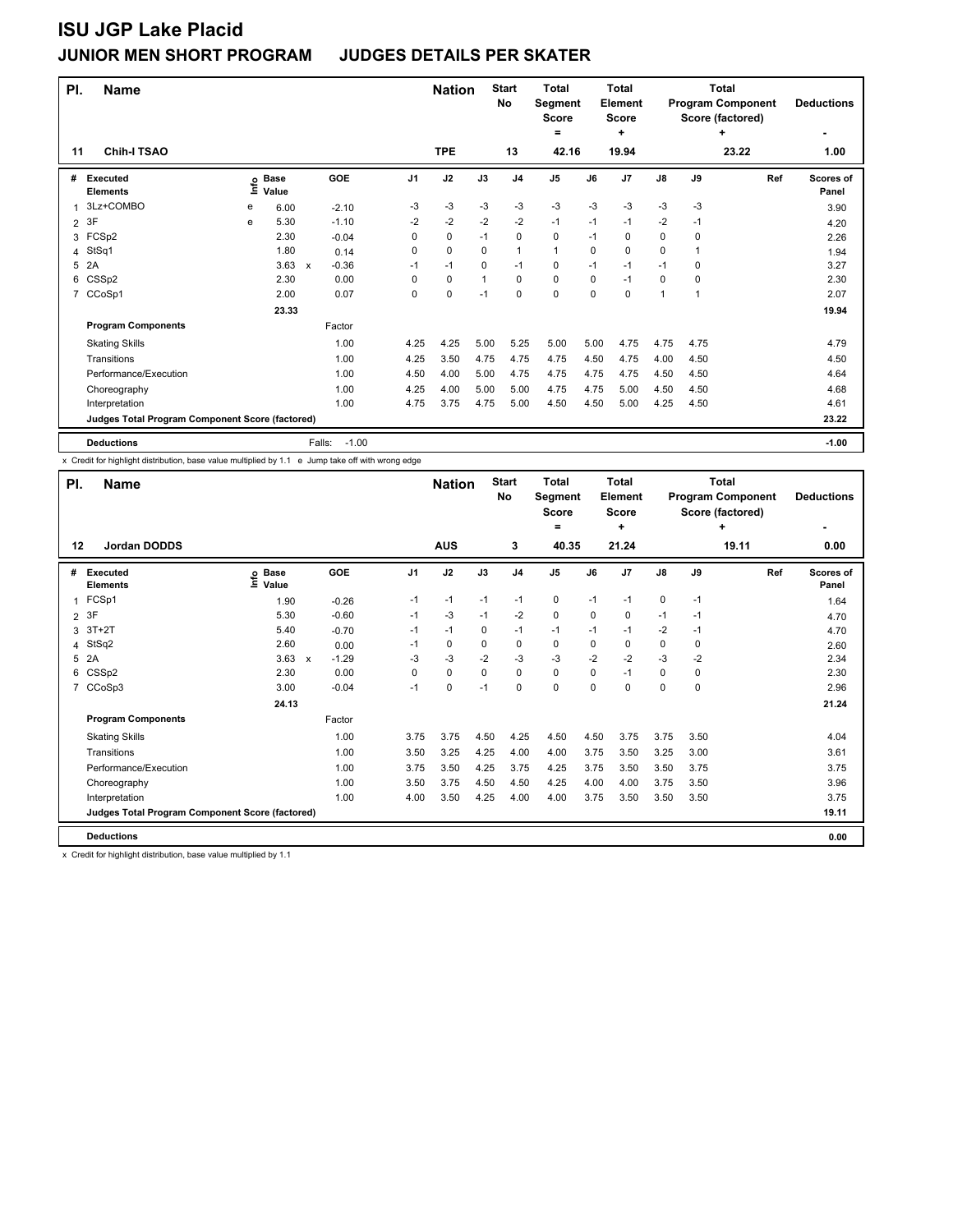| PI. | <b>Name</b>                                     |                              |         |                |             |          |                | <b>Total</b><br>Segment<br><b>Score</b><br>= |      | <b>Total</b><br><b>Element</b><br><b>Score</b><br>÷ |      | <b>Total</b><br><b>Program Component</b><br>Score (factored) | <b>Deductions</b> |                           |
|-----|-------------------------------------------------|------------------------------|---------|----------------|-------------|----------|----------------|----------------------------------------------|------|-----------------------------------------------------|------|--------------------------------------------------------------|-------------------|---------------------------|
| 13  | <b>Yaroslav PANIOT</b>                          |                              |         |                | <b>UKR</b>  |          | 1              | 40.01                                        |      | 18.98                                               |      |                                                              | 21.03             | 0.00                      |
| #   | <b>Executed</b><br><b>Elements</b>              | <b>Base</b><br>١nfo<br>Value | GOE     | J <sub>1</sub> | J2          | J3       | J <sub>4</sub> | J <sub>5</sub>                               | J6   | J <sub>7</sub>                                      | J8   | J9                                                           | Ref               | <b>Scores of</b><br>Panel |
| 1   | 1A                                              | 1.10                         | $-0.60$ | -3             | $-3$        | -3       | $-3$           | $-3$                                         | $-3$ | $-3$                                                | $-3$ | -3                                                           |                   | 0.50                      |
| 2   | 3S+1Lo                                          | 4.70                         | $-2.10$ | -3             | $-3$        | -3       | $-3$           | $-3$                                         | $-3$ | $-3$                                                | $-3$ | -3                                                           |                   | 2.60                      |
| 3   | 3F                                              | 5.30                         | $-0.30$ | $-1$           | $\mathbf 0$ | $\Omega$ | $\mathbf 0$    | 0                                            | 0    | $-1$                                                | $-1$ | $-1$                                                         |                   | 5.00                      |
| 4   | FCSp3                                           | 2.80                         | $-0.09$ | 0              | 0           | $-1$     | 0              | 0                                            | $-1$ | 0                                                   | 0    | $-1$                                                         |                   | 2.71                      |
| 5   | StSq2                                           | 2.60                         | 0.00    | -1             | 0           | 0        | 0              | 0                                            | 0    | 0                                                   | 0    | 0                                                            |                   | 2.60                      |
| 6   | CCoSp4                                          | 3.50                         | 0.03    | 0              | $\mathbf 0$ | $\Omega$ | $\mathbf{1}$   | $\mathbf{1}$                                 | 0    | $-1$                                                | $-1$ | 0                                                            |                   | 3.53                      |
|     | 7 CSSp1                                         | 1.90                         | 0.14    | 0              | 0           | $-1$     | 1              | $\mathbf 0$                                  | 0    | 1                                                   | 0    | 1                                                            |                   | 2.04                      |
|     |                                                 | 21.90                        |         |                |             |          |                |                                              |      |                                                     |      |                                                              |                   | 18.98                     |
|     | <b>Program Components</b>                       |                              | Factor  |                |             |          |                |                                              |      |                                                     |      |                                                              |                   |                           |
|     | <b>Skating Skills</b>                           |                              | 1.00    | 4.25           | 4.25        | 4.50     | 5.50           | 5.00                                         | 4.50 | 4.00                                                | 4.25 | 4.00                                                         |                   | 4.39                      |
|     | Transitions                                     |                              | 1.00    | 3.75           | 3.50        | 4.25     | 5.25           | 4.75                                         | 3.75 | 4.25                                                | 3.75 | 3.50                                                         |                   | 4.00                      |
|     | Performance/Execution                           |                              | 1.00    | 4.00           | 4.00        | 4.50     | 5.50           | 4.50                                         | 4.00 | 4.50                                                | 3.75 | 3.00                                                         |                   | 4.18                      |
|     | Choreography                                    |                              | 1.00    | 4.00           | 4.00        | 4.75     | 5.00           | 4.75                                         | 4.25 | 5.00                                                | 4.00 | 3.50                                                         |                   | 4.39                      |
|     | Interpretation                                  |                              | 1.00    | 4.25           | 3.75        | 4.00     | 4.75           | 4.25                                         | 4.00 | 4.75                                                | 3.50 | 3.25                                                         |                   | 4.07                      |
|     | Judges Total Program Component Score (factored) |                              |         |                |             |          |                |                                              |      |                                                     |      |                                                              | 21.03             |                           |

**Deductions 0.00**

**Name Deductions - Nation** Start Total **Segment Score = Total Element Score + Total Program Component Score (factored) + PI.** Name **Start PI.** Nation Start **No # Executed Elements Base Value GOE J1 J2 J3 J4 J5 J6 J7 J8 J9 Scores of Panel** 1 5.40 -1.40 -1 -2 -2 -2 -2 -2 -2 -2 -2 **Ref**  3T+3T<< << 4.00 **Info 14 Harry Hau Yin LEE HKG 15 38.80 19.76 20.04 1.00** 2 3F 5.30 -2.10 -3 -3 -3 -3 -3 -3 -3 -3 -3 3.20 3 StSq1 1.80 -0.09 0 0 0 -1 0 -1 -1 0 0 1.71 4 CCoSp4 3.50 0.00 0 0 -1 0 0 0 0 0 0 3.50 5 2A 3.63 x -0.07 0 0 0 -1 0 0 -1 0 0 3.56 6 CSSp4 3.00 -0.17 -1 0 -1 -1 0 0 0 -1 -1 2.83 7 FCSpB 1.60 -0.64 -2 -2 -3 -2 -2 -3 -2 -2 -2 0.96  **24.23 19.76 Program Components**  Skating Skills 1.00 3.75 3.75 4.75 4.25 4.75 4.50 4.00 4.00 4.00 Factor 1.00 4.18 Transitions 1.00 3.50 3.25 4.75 3.75 4.25 4.00 3.75 3.75 4.00 3.86 Performance/Execution 1.00 3.50 3.75 4.50 4.00 4.50 4.00 3.75 3.75 4.25 4.00 Choreography 1.00 3.50 4.00 4.25 4.25 4.50 4.00 4.25 4.25 4.00 4.14 Interpretation 1.00 3.25 3.50 4.00 3.75 4.25 4.00 4.00 4.00 3.75 3.86 **Deductions** Falls: -1.00 **-1.00 Judges Total Program Component Score (factored) 20.04**

<< Downgraded jump x Credit for highlight distribution, base value multiplied by 1.1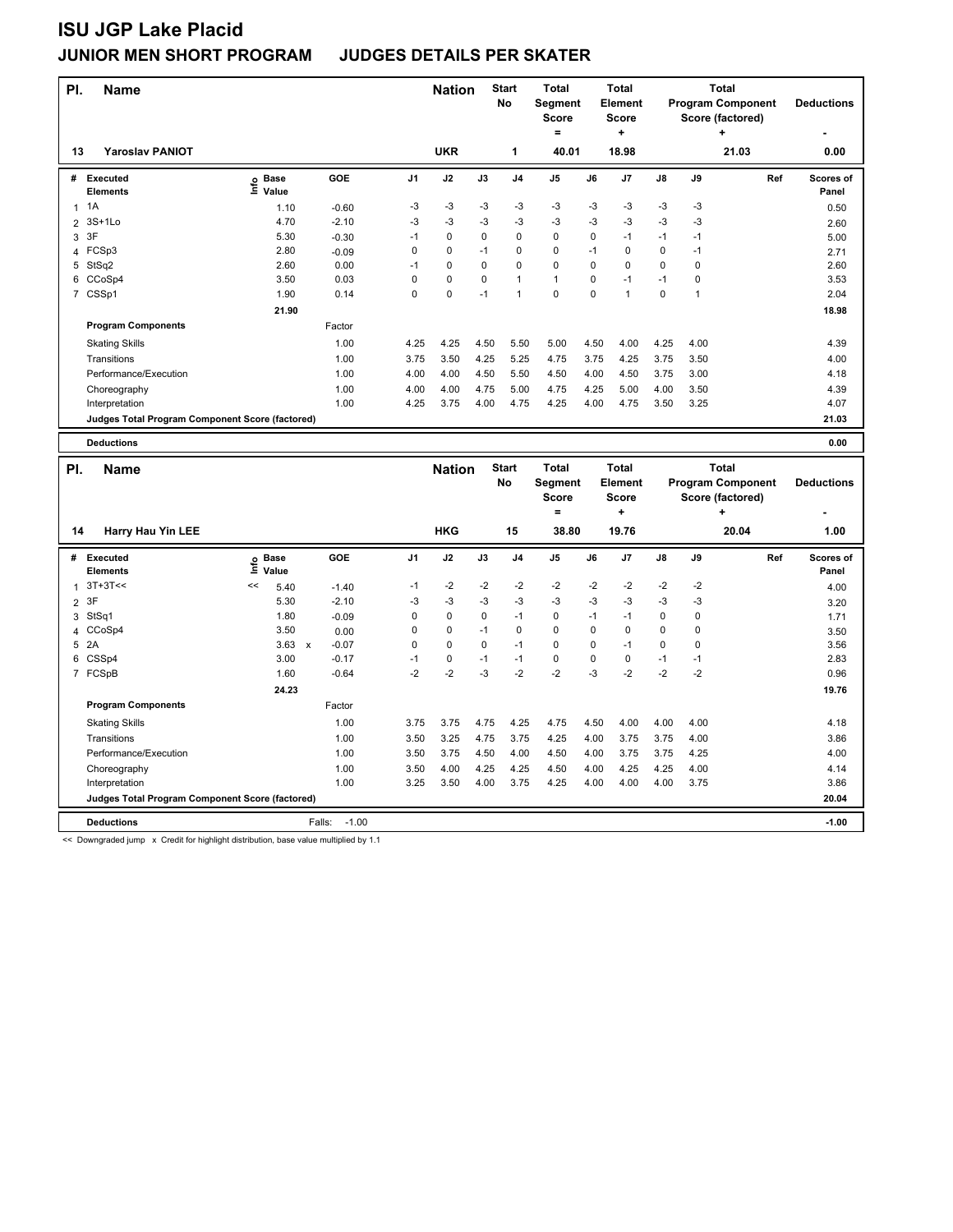| PI.            | <b>Name</b>                                     | <b>Nation</b> | <b>Start</b><br>No   |                                      | Total<br>Segment<br><b>Score</b> |              | Total<br>Element<br><b>Score</b> |                | Total<br><b>Program Component</b><br>Score (factored) | <b>Deductions</b> |                |             |             |            |                           |
|----------------|-------------------------------------------------|---------------|----------------------|--------------------------------------|----------------------------------|--------------|----------------------------------|----------------|-------------------------------------------------------|-------------------|----------------|-------------|-------------|------------|---------------------------|
| 15             | <b>Viktor ZUBIK</b>                             |               |                      |                                      |                                  | <b>FIN</b>   |                                  | 11             | ۰<br>38.76                                            |                   | ÷<br>17.66     |             |             | ٠<br>23.10 | ۰<br>2.00                 |
|                |                                                 |               |                      |                                      |                                  |              |                                  |                |                                                       |                   |                |             |             |            |                           |
| #              | Executed<br><b>Elements</b>                     | ١nfo          | <b>Base</b><br>Value | GOE                                  | J1                               | J2           | J3                               | J <sub>4</sub> | J <sub>5</sub>                                        | J6                | J <sub>7</sub> | J8          | J9          | Ref        | <b>Scores of</b><br>Panel |
| $\overline{1}$ | 3A<<                                            | <<            | 3.30                 | $-1.50$                              | -3                               | $-3$         | $-3$                             | $-3$           | $-3$                                                  | $-3$              | $-3$           | $-3$        | $-3$        |            | 1.80                      |
| 2              | 3F                                              |               | 5.30                 | $-2.10$                              | $-3$                             | $-3$         | $-3$                             | $-3$           | $-3$                                                  | -3                | $-3$           | $-3$        | $-3$        |            | 3.20                      |
| 3              | FCSp3                                           |               | 2.80                 | 0.00                                 | 0                                | $\mathbf 0$  |                                  | 0              | 0                                                     | $\mathbf 0$       | $\mathbf 0$    | 0           | $\mathbf 0$ |            | 2.80                      |
| 4              | CSSp1                                           |               | 1.90                 | 0.03                                 | 0                                | $\mathbf{1}$ | $-1$                             | $\mathbf{1}$   | 0                                                     | $\mathbf 0$       | $-1$           | $\mathbf 0$ | 0           |            | 1.93                      |
| 5              | StSq2                                           |               | 2.60                 | 0.07                                 | 0                                | 0            | $\mathbf{1}$                     | $\mathbf{1}$   | 0                                                     | 0                 | 0              | 0           | 0           |            | 2.67                      |
| 6              | $2S+2T$                                         |               | 2.86                 | $-0.60$<br>$\boldsymbol{\mathsf{x}}$ | $-3$                             | $-3$         | $-3$                             | $-3$           | $-3$                                                  | 0                 | $-3$           | $-3$        | $-3$        |            | 2.26                      |
| 7              | CCoSp3                                          |               | 3.00                 | 0.00                                 | 0                                | $\mathbf 0$  | 0                                | 0              | 1                                                     | 0                 | 0              | 0           | 0           |            | 3.00                      |
|                |                                                 |               | 21.76                |                                      |                                  |              |                                  |                |                                                       |                   |                |             |             |            | 17.66                     |
|                | <b>Program Components</b>                       |               |                      | Factor                               |                                  |              |                                  |                |                                                       |                   |                |             |             |            |                           |
|                | <b>Skating Skills</b>                           |               |                      | 1.00                                 | 4.00                             | 5.00         | 5.25                             | 5.25           | 5.00                                                  | 4.75              | 5.50           | 4.50        | 4.50        |            | 4.89                      |
|                | Transitions                                     |               |                      | 1.00                                 | 3.50                             | 4.50         | 4.75                             | 4.50           | 4.75                                                  | 4.50              | 4.75           | 3.75        | 4.00        |            | 4.39                      |
|                | Performance/Execution                           |               |                      | 1.00                                 | 3.75                             | 4.50         | 4.75                             | 4.75           | 4.75                                                  | 4.75              | 5.00           | 4.50        | 4.50        |            | 4.64                      |
|                | Choreography                                    |               |                      | 1.00                                 | 3.50                             | 5.00         | 5.00                             | 5.00           | 4.50                                                  | 4.75              | 4.50           | 4.50        | 4.00        |            | 4.61                      |
|                | Interpretation                                  |               |                      | 1.00                                 | 3.75                             | 5.00         | 5.25                             | 4.75           | 4.75                                                  | 4.50              | 4.75           | 4.00        | 4.25        |            | 4.57                      |
|                | Judges Total Program Component Score (factored) |               |                      |                                      |                                  |              |                                  |                |                                                       |                   |                |             |             |            | 23.10                     |
|                | <b>Deductions</b>                               |               |                      | $-2.00$<br>Falls:                    |                                  |              |                                  |                |                                                       |                   |                |             |             |            | $-2.00$                   |

<< Downgraded jump x Credit for highlight distribution, base value multiplied by 1.1

| PI.            | <b>Name</b>                                     |   | <b>Nation</b>              |                   | <b>Start</b><br>No | <b>Total</b><br>Segment<br><b>Score</b><br>$=$ |             | Total<br>Element<br><b>Score</b><br>٠ |       | Total<br><b>Program Component</b><br>Score (factored) | <b>Deductions</b> |               |          |       |                    |
|----------------|-------------------------------------------------|---|----------------------------|-------------------|--------------------|------------------------------------------------|-------------|---------------------------------------|-------|-------------------------------------------------------|-------------------|---------------|----------|-------|--------------------|
| 16             | <b>James SCHETELICH</b>                         |   |                            |                   |                    | <b>USA</b>                                     |             | 9                                     | 37.87 |                                                       | 15.73             |               |          | 24.14 | 2.00               |
| #              | <b>Executed</b><br><b>Elements</b>              |   | e Base<br>E Value<br>Value | <b>GOE</b>        | J1                 | J2                                             | J3          | J <sub>4</sub>                        | J5    | J6                                                    | J7                | $\mathsf{J}8$ | J9       | Ref   | Scores of<br>Panel |
|                | $2Lz + 3T <$                                    | e | 5.00                       | $-2.10$           | -3                 | -3                                             | $-3$        | $-3$                                  | $-3$  | $-3$                                                  | -3                | $-3$          | -3       |       | 2.90               |
| $\overline{2}$ | 2A                                              |   | 3.30                       | $-0.36$           | 0                  | 0                                              | $-1$        | $-1$                                  | $-1$  | $-1$                                                  | 0                 | $-1$          | $-2$     |       | 2.94               |
| 3              | FCSpB                                           |   | 1.60                       | $-0.04$           | 0                  | 0                                              | $-1$        | 0                                     | 0     | $-1$                                                  | 0                 | 1             | $\Omega$ |       | 1.56               |
| 4              | 2F                                              |   | 1.80                       | $-0.90$           | -3                 | -3                                             | -3          | $-3$                                  | $-3$  | -3                                                    | $-3$              | $-3$          | -3       |       | 0.90               |
| 5              | CSSp3                                           |   | 2.60                       | $-0.04$           | 0                  | 0                                              | 0           | 0                                     | 0     | 0                                                     | $-1$              | $-1$          | 0        |       | 2.56               |
| 6              | StSq1                                           |   | 1.80                       | 0.00              | 0                  | 0                                              | $\mathbf 0$ | 0                                     | 0     | 0                                                     | 0                 | 0             | 1        |       | 1.80               |
| $\overline{7}$ | CCoSp3                                          |   | 3.00                       | 0.07              | 0                  | 0                                              | 0           | $\overline{1}$                        | 0     | 0                                                     | 0                 | 0             | 1        |       | 3.07               |
|                |                                                 |   | 19.10                      |                   |                    |                                                |             |                                       |       |                                                       |                   |               |          |       | 15.73              |
|                | <b>Program Components</b>                       |   |                            | Factor            |                    |                                                |             |                                       |       |                                                       |                   |               |          |       |                    |
|                | <b>Skating Skills</b>                           |   |                            | 1.00              | 5.00               | 4.75                                           | 4.50        | 4.50                                  | 5.25  | 5.00                                                  | 5.00              | 4.50          | 4.75     |       | 4.79               |
|                | Transitions                                     |   |                            | 1.00              | 4.75               | 4.25                                           | 4.25        | 4.75                                  | 5.00  | 4.50                                                  | 4.75              | 4.50          | 5.25     |       | 4.64               |
|                | Performance/Execution                           |   |                            | 1.00              | 4.75               | 4.50                                           | 4.50        | 4.50                                  | 4.75  | 5.00                                                  | 4.75              | 5.25          | 5.75     |       | 4.79               |
|                | Choreography                                    |   |                            | 1.00              | 4.75               | 5.00                                           | 4.50        | 5.00                                  | 5.25  | 5.00                                                  | 5.00              | 4.75          | 5.50     |       | 4.96               |
|                | Interpretation                                  |   |                            | 1.00              | 5.25               | 5.00                                           | 5.00        | 5.00                                  | 5.00  | 4.75                                                  | 4.75              | 4.50          | 5.75     |       | 4.96               |
|                | Judges Total Program Component Score (factored) |   |                            |                   |                    |                                                |             |                                       |       |                                                       |                   |               |          |       | 24.14              |
|                | <b>Deductions</b>                               |   |                            | $-2.00$<br>Falls: |                    |                                                |             |                                       |       |                                                       |                   |               |          |       | $-2.00$            |

< Under-rotated jump e Jump take off with wrong edge